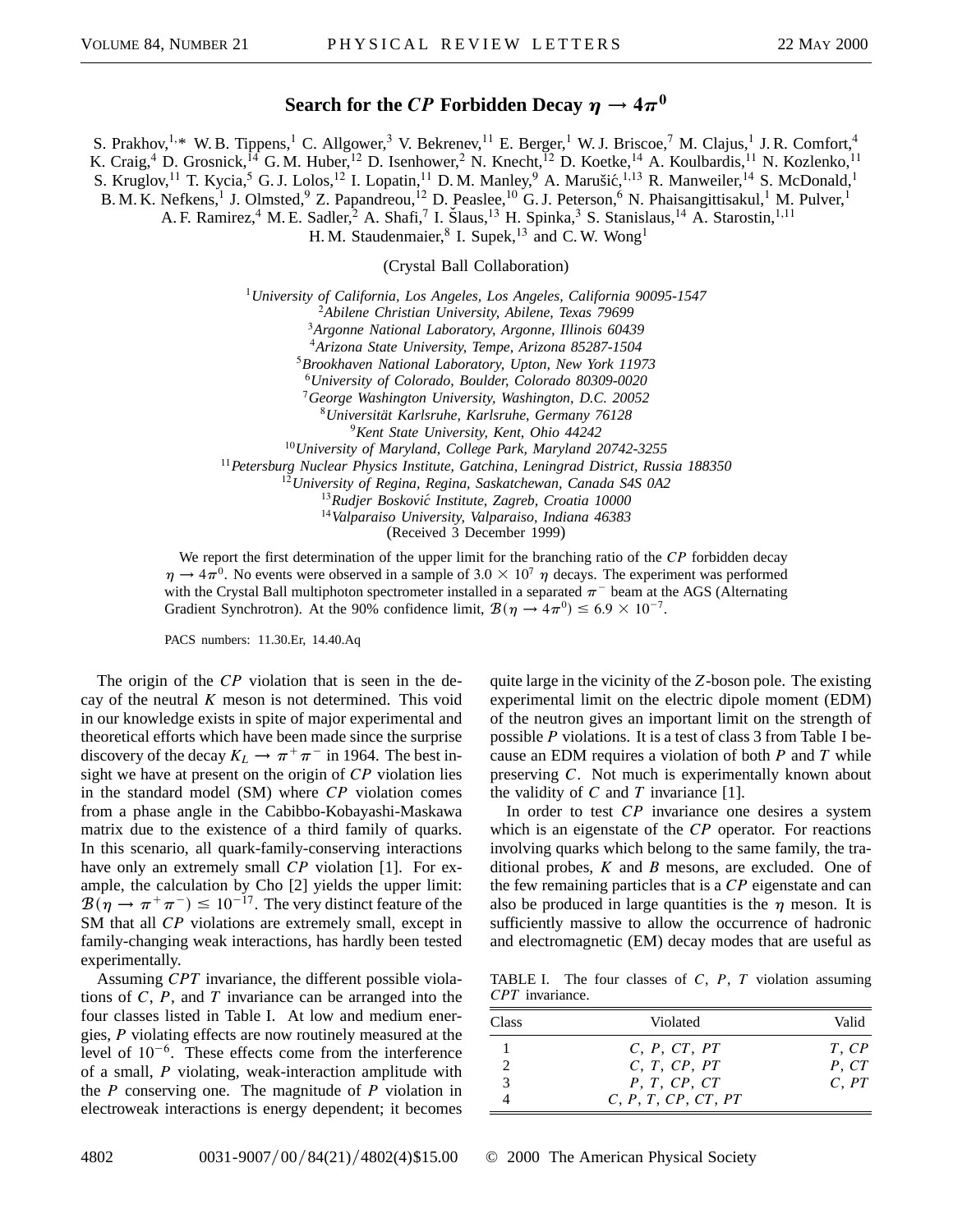a test of *CP*. The width of the  $\eta$ ,  $\Gamma = 1.18$  keV, is small because the major decay mode  $\eta \rightarrow 3\pi$  is forbidden in first order by conservation of *G* parity. However, this decay does occur as a result of the difference in the up and down quark masses. The partial width of the  $\eta \rightarrow 2\gamma$  EM decay mode is just 0.5 keV because it is a second order transition. Before considering phase space factors, we have  $\approx 10^5$  advantage in sensitivity for any  $\eta$  decay relative to a comparable decay of most other mesons, for example, the  $\rho$ (770) which has a width of 150 MeV/ $c^2$ . The actual sensitivity is dependent on the kinematical phase space of the particular decay mode. The phase space for the  $\eta \rightarrow 4\pi^{0}$ decay mode is small, but it still allows one to make a definitive measurement as discussed below. The advantage of this decay mode is that it is essentially background free.

The  $\eta \rightarrow 4\pi^0$  decay tests *CP* violation for classes 3 and 4. When the rate of a  $CP$  violating  $\eta$  decay mode is smaller than  $10^{-4}$  eV, which corresponds to an  $\eta$  branching ratio less than  $10^{-7}$ , the decay of the  $\eta$  may result from a weak interaction that violates *P* and/or *C*, corresponding to classes 3 and 4 of Table I. If a forbidden decay is observed at a rate higher than this value, then the *CP* violation is associated with the strong and/or EM interactions.

The experimental limits on *CP* invariance in a quarkfamily-conserving interaction are few [1] and, for the reasons stated above, are primarily  $\eta$  decays:  $\mathcal{B}(\eta \rightarrow$  $(\pi^+ \pi^-)$  < 9 × 10<sup>-4</sup> and  $\mathcal{B}(\eta \to \pi^0 \pi^0) \le 2.8 \times 10^{-2}$ . The first test is limited by the radiative decay  $\eta \rightarrow$  $\pi^{+}\pi^{-}\gamma$ , which has a branching ratio of 5%, and by  $\pi^+\pi^-$  production from background reactions. The second test also suffers from direct  $2\pi^0$  background production. Decays of the  $\eta'$  meson are 2 orders of magnitude less sensitive than  $\eta$  decays for testing *CP* invariance because the  $\eta'$  mean life is 160 times smaller than that of the  $\eta$ . There are two upper limits:  $\mathcal{B}(\eta' \to \pi^+ \pi^-) \leq 2 \times 10^{-2}$  and  $\mathcal{B}(\eta' \to 2\pi^0) \leq 9 \times 10^{-4}.$ 

We report here the first search for the *P* and *CP* violating decay  $\eta \rightarrow 4\pi^0$ . Any evidence for this decay mode in our sample would signal a violation of *CP* invariance outside the SM. This test was proposed in Ref. [3], because the  $\eta$  mesons can be produced close to threshold in the process  $\pi^- p \to \eta n$  where there is no known reaction which gives a  $4\pi^0$  final state. The final-state requirement of four  $\pi^{0}$ 's which together have the invariant mass of the  $\eta$  enables us to eliminate the expected background from the  $\eta \rightarrow 3\pi^0$  decay due to photons producing multiple shower clusters. Note that a potential background reaction, the radiative decay  $\eta \rightarrow 3\pi^0 \gamma$ , is forbidden by *C* invariance.

The data were taken during two weeks of running with the Crystal Ball (CB) detector, which was recently installed in the Alternating Gradient Synchrotron (AGS) C-6 beam line at BNL. This beam line provides electrostatically separated  $\pi$  and *K* beams up to 0.760 GeV/c momentum. The CB detector was built at SLAC in the mid-1970s by a SLAC-Caltech-Harvard-Princeton-Stanford Collaboration [4]. It is a multiphoton spectrometer with nearly  $4\pi$  geometric acceptance. EM showers are measured with an energy resolution  $\sigma_E/E = 3.0E^{-1/4}\%$  with *E* given in GeV. Photon shower angular resolutions for energies in the range 0.05–0.5 GeV are  $\sigma_{\theta} = 2^{\circ} - 3^{\circ}$  for the polar angle and  $\sigma_{\phi} = \frac{\sigma_{\theta}}{\sin \theta}$  for the azimuthal angle.

A 10-cm-long, 10-cm-diameter liquid hydrogen target was installed in the center of the CB. The target was housed in a 2.2-mm-thick aluminum vacuum pipe which extended through both tunnel regions of the CB. Four 120-cm-long, 5-mm-thick scintillation counters were mounted on this pipe and surrounded the target to provide a charged-particle veto. The primary neutral trigger was a coincidence between a beam trigger, which required a vanishing beam particle and a total energy signal from the NaI counters of the CB. An anticoincidence was made with the charged-particle veto counters. The data acquisition system could handle up to 1200 events per second, depending on the various triggers. Beam rates were limited to  $\approx 0.5M$  pions per second since the NaI crystals have a relatively long signal decay time of  $\approx$  1  $\mu$ s. Time-to-digital converters (TDC) were put on the CB so that a time coincidence window of typically 40 ns could be applied to each photon cluster. A photon cluster consists of 13 neighboring crystals in the CB where at least 15 MeV is deposited in the central crystal and the TDC associated with the cluster is within the 40-ns coincidence window. This TDC requirement enabled us to remove spurious clusters in the analysis not associated with the trigger event, and substantially reduced the effect of accidentals, beam halo, AGS background, and residual energy in the NaI crystals. The resulting centroid of the  $\eta$  invariant mass varied by less than 1 MeV for different beam intensities. We recorded the energy deposited in all crystals but in the analysis we required a minimum of 1 MeV before including a crystal in the event. The CB along with the veto barrel and target were fully simulated with GEANT 3.21 Monte Carlo (MC) tracking software. Both real and simulated data were passed through the same analyzer to determine backgrounds and acceptances.

The  $\eta$  mesons were produced in the reaction  $\pi^- p \rightarrow$  $\eta n$  at a beam momentum of 0.720 GeV/c. This momentum is a good compromise between having a large production cross section and remaining close enough to threshold so that all the  $\eta$ 's move in the forward direction with about the same total energy of 0.6 GeV. The associated neutrons also move forward, exiting the CB through the downstream tunnel without interacting in the CB. This arrangement is important for further reducing background. The two-body production kinematics greatly facilitate the search for rare decay modes by constraining the  $\eta$ 's energy and direction. The  $\eta$  production cross section rises rapidly above threshold and it is large, nearly 2 mb at  $0.720 \text{ GeV}/c$ , which allowed us to use a relatively low incident pion beam intensity to reduce accidentals. The number of  $\eta$ 's produced in our data sample was determined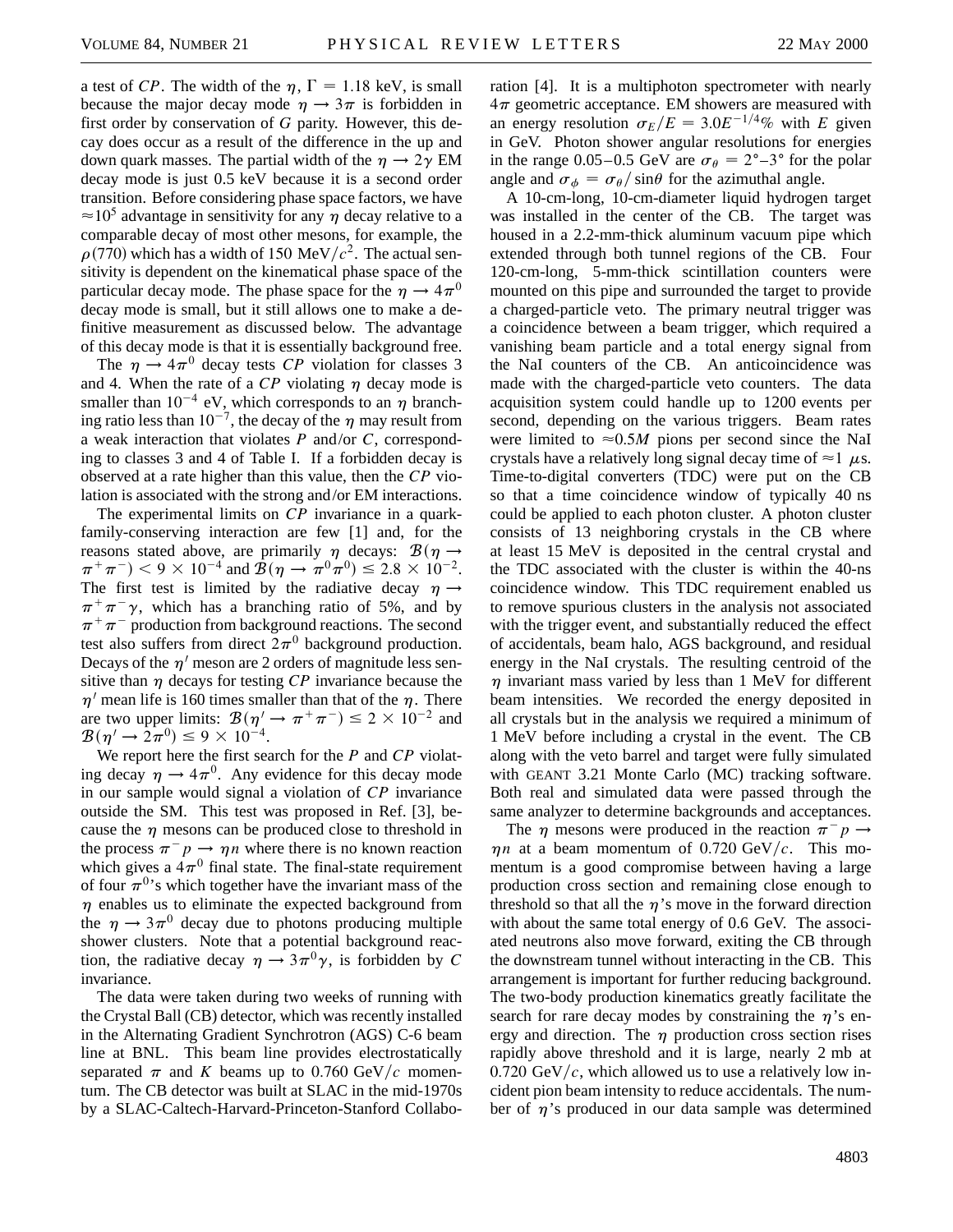to be  $(2.97 \pm 0.03) \times 10^7$ , based on the  $\eta \rightarrow 2\gamma$  decay mode with the known branching ratio of  $(39.2 \pm 0.3)\%$ .

The first step in the analysis was the energy calibration of the 672 NaI crystals. The individual phototube gains were adjusted based on the  $662$ -keV photon from a  $^{137}Cs$ source. Then the software gains were adjusted to reproduce the correct invariant mass for the  $\pi^0$  and  $\eta$  mesons from their  $2\gamma$  decay modes. This calibration was independently verified with the 129.4-MeV monoenergetic photons from the reaction  $\pi^- p \to \gamma n$  at rest. The  $\eta \to 2\gamma$ and  $\pi^0 \rightarrow 2\gamma$  events in the CB are recorded simultaneously with other data during all runs, thus providing us with a continuous monitor of the gain.

The  $\eta$ -meson decays are cleanly identified by the invariant mass of the decay photons, as illustrated in Fig. 1(a) for the  $\eta \rightarrow 3\pi^0$  decay mode. The spectrum consists of those events which, as a result of a kinematical fit, exceeded a 2% probability in a  $\chi^2$  test for satisfying the hypothesis  $\pi^- p \rightarrow \eta n \rightarrow 6\gamma n$ , referred to as a 2% confidence level. The good agreement with the MC simulation indicates we have a good understanding of the overall response of the CB detector. We have determined the contribution of direct  $3\pi^0$  production to be less than 2% of our  $\eta$  sample, which contributes to the slight disagreement of the MC with the data in the wings of the distribution.

Figure 1(b) shows the improvement of the resolution after passing the events through a kinematical fit in which the photon cluster energy and angle values are adjusted within the resolution limits of the CB to satisfy the  $\pi^- p \rightarrow$  $3\pi^{0}n \rightarrow 6\gamma n$  hypothesis. This hypothesis constrained the invariant mass of the three  $\pi^{0}$ 's, but not the invariant mass of the  $\eta$ . The value of the  $\chi^2$  test was again chosen to yield a 2% confidence level. As a result, the resolution of the  $\eta$  invariant mass was improved from 4.3% to 0.9%.

The reaction  $\pi^- p \to \eta n \to 4\pi^0 n$  must produce eightphoton clusters in the CB. Our sample of  $2.97 \times 10^7$  $\eta$  mesons yielded 44 289 neutral, eight-cluster events. The eight-photon invariant mass spectrum is shown in Fig. 2(a). The major source of eight-cluster events is from  $\eta \rightarrow 3\pi^0$  decay in association with two random clusters in the CB which pass the TDC requirement. Candidate events were subjected to a kinematical fit for the hypothesis  $\pi^- p \to \eta \bar{n} \to 4\pi^0 n \to 8\gamma n$ . This fit procedure is similar to that above for the  $3\pi^0$  decay but with an additional constraint on the  $\eta$  invariant mass. After applying a  $\chi^2$  test on the kinematical fit at the 0.5% confidence level, no candidates remained from the real data sample. The overall combined acceptance for the analysis of  $\eta \rightarrow 4\pi^0$  events was determined by MC to be 12.0%. Approximately 84% of the events were lost due to photon conversion in the vacuum pipe and veto counters, failing to detect all eight photons, or the total energy deposited in the CB being less than the hardware threshold. The remaining 4% of events were lost due to failure of the  $\chi^2$  test on the kinematical fit. Applying the same analysis to the  $\eta \rightarrow 3\pi^0$  and  $\eta \rightarrow 2\gamma$  decay modes, including the constraint on the  $\eta$  mass, yields a ratio for the two decay rates in agreement with the value reported in Ref. [1]. We varied the analysis parameters and found the ratio stable within 1%. Allowing for the two extra photons in the  $\eta \rightarrow 4\pi^0$  decay, we estimate a 2% overall systematic error for determining the upper limit for the  $\eta \rightarrow 4\pi^0$  branching ratio, which is small enough to be ignored in determining the final value.

With no events found and the selection of 2.44 events as the upper bound at the 90% confidence limit [1], the upper limit becomes  $\mathcal{B}(\eta \to 4\pi^0) \leq 6.9 \times 10^{-7}$ . Equivalently, this upper limit can be expressed as  $\Gamma(\eta \to 4\pi^0) \leq$  $8.3 \times 10^{-4}$  eV. For comparison, note that the major  $3\pi^0$  decay mode has a width  $\Gamma(\eta \to 3\pi^0) = 360$  eV. The existing upper limit for the best known test of *CP* is  $\Gamma(\eta \to 2\pi^0) \le 1.1$  eV; however,  $\eta \to 2\pi^0$  has a larger phase space than  $\eta \rightarrow 4\pi^0$ .

The main limitation on the sensitivity of the  $4\pi^0$ decay mode is its small phase space. The maximum  $\pi^0$ momentum in  $\eta \rightarrow 4\pi^0$  is only 39 MeV/c, as compared to 238 MeV/c for the  $\pi^0$  in  $\eta \to 2\pi^0$ . The difference in sensitivity between  $\eta \rightarrow 2\pi^0$  and  $\eta \rightarrow 4\pi^0$  may be discussed by using the ratio  $R = \Gamma_4(\eta \to 4\pi^0)/\Gamma_2(\eta \to 4\pi^0)$  $(2\pi^0)$ . When  $M_n$  is the Lorentz invariant *n*-body decay



FIG. 1. (a) Invariant mass spectrum for data ( $\bullet$ ) and Monte Carlo (—) satisfying a  $\chi^2$  test for the reaction  $\pi^- p \to \eta n \to 6\gamma n$ . (b) Improved resolution of (a) due to requiring a kinematical fit to the reaction  $\pi^- p \to 3\pi^0 n$ .